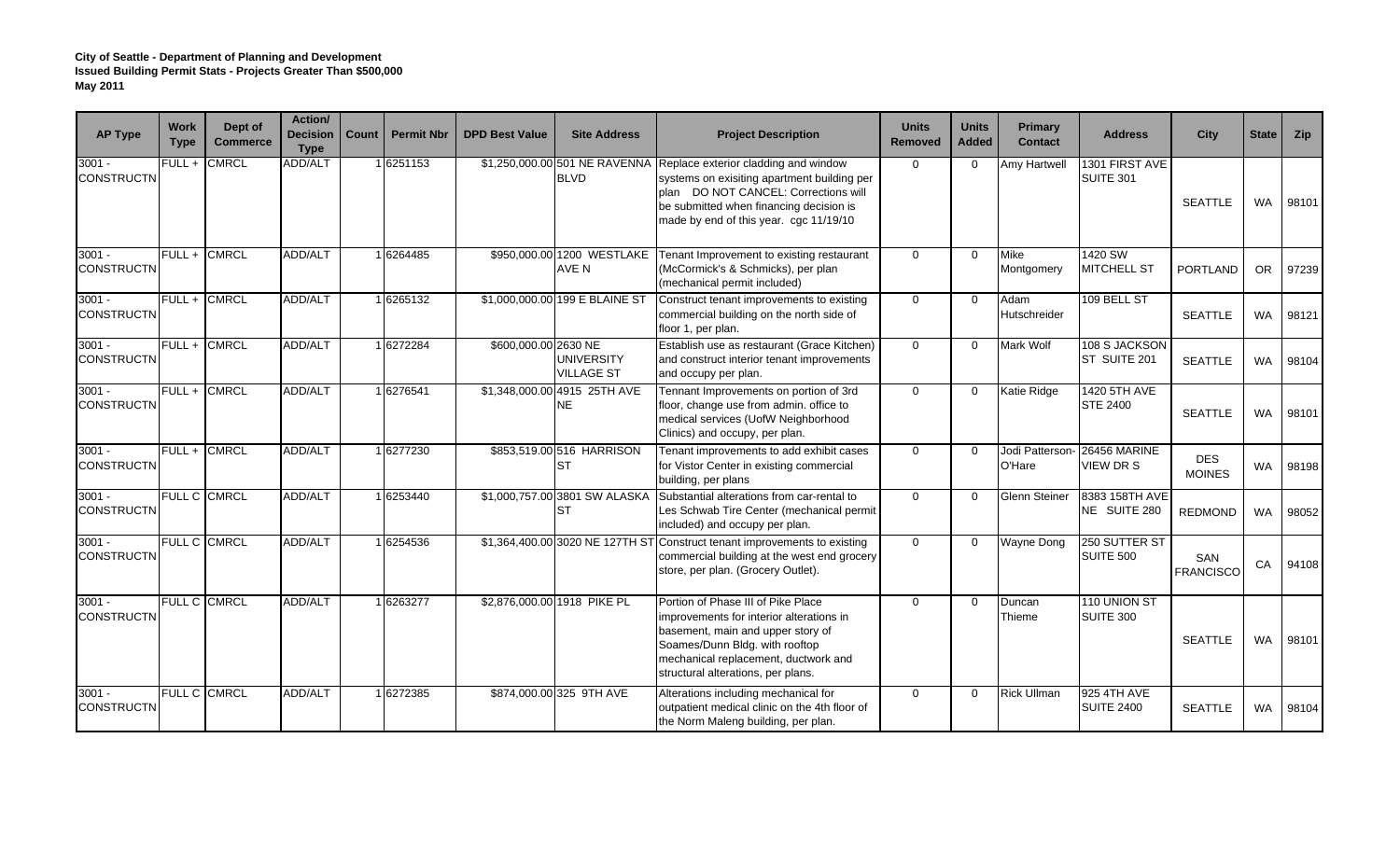| <b>AP Type</b>                     | <b>Work</b><br><b>Type</b> | Dept of<br><b>Commerce</b> | Action/<br><b>Decision</b><br><b>Type</b> | Count          | <b>Permit Nbr</b> | <b>DPD Best Value</b> | <b>Site Address</b>                       | <b>Project Description</b>                                                                                                                                                                                                                                                     | <b>Units</b><br><b>Removed</b> | <b>Units</b><br><b>Added</b> | Primary<br><b>Contact</b> | <b>Address</b>                                  | City           | State     | <b>Zip</b> |
|------------------------------------|----------------------------|----------------------------|-------------------------------------------|----------------|-------------------|-----------------------|-------------------------------------------|--------------------------------------------------------------------------------------------------------------------------------------------------------------------------------------------------------------------------------------------------------------------------------|--------------------------------|------------------------------|---------------------------|-------------------------------------------------|----------------|-----------|------------|
| $3001 -$<br><b>CONSTRUCTN</b>      | FULL C IND                 |                            | <b>ADD/ALT</b>                            |                | 16223769          |                       | \$3,850,000.00 2929 16TH AVE<br><b>SW</b> | Construct site improvements and<br>infrastructure, temporary shoring, and<br>parking lot to Port of Seattle Terminal 10,<br>per plan.                                                                                                                                          | $\Omega$                       | $\Omega$                     | George<br>Blomberg        | P.O.BOX 1209                                    | <b>SEATTLE</b> | <b>WA</b> | 98111      |
| $3001 -$<br><b>CONSTRUCTN</b>      | FULL + INST                |                            | ADD/ALT                                   |                | 16259748          |                       | \$739,407.00 8000 25TH AVE<br>NE          | Construct alterations to existing school<br>building #1 (University Prepatory) at the<br>second floor science classrooms, per plan.                                                                                                                                            | $\Omega$                       |                              | Eileen McHugh             | 1201 ALASKAN<br>WAY SUITE 200                   | <b>SEATTLE</b> | <b>WA</b> | 98101      |
| $3001 -$<br><b>CONSTRUCTN</b>      | FULL + INST                |                            | ADD/ALT                                   |                | 16273803          |                       | \$600,000.00 4800 SAND<br>POINT WAY NE    | Construct interior alternations to Children's<br>Hospital on the 4th floor Ambulatory Service<br>Center (ASC), per plan.                                                                                                                                                       | $\Omega$                       | $\Omega$                     | <b>Rick Ullman</b>        | 925 4TH AVE<br><b>SUITE 2400</b>                | <b>SEATTLE</b> | <b>WA</b> | 98104      |
| $3001 -$<br><b>CONSTRUCTN</b>      | <b>FULL C INST</b>         |                            | ADD/ALT                                   |                | 1 6251388         |                       | \$4,499,000.00 8402 30TH AVE<br><b>SW</b> | Demolish existing Denny Middle School. Re-<br>grade site for a park & construct a softball<br>field, and (6) tennis courts for Chief Sealth<br>HS to replace facilities removed for<br>construction for Denny Middle school,<br>construct storage shed and occupy per<br>plan. | $\Omega$                       | $\Omega$                     | <b>Robert Evans</b>       | 106 LENORA ST                                   | <b>SEATTLE</b> | <b>WA</b> | 98121      |
| $3001 -$<br><b>CONSTRUCTN</b>      | <b>FULL C INST</b>         |                            | ADD/ALT                                   |                | 16262601          | \$875,000.00 5034     | NE                                        | Construct entry tower and attached covered<br>UNIVERSITY WAY entry to existing institution and storage<br>building (Church of Christ, Scientist), stripe<br>parking lot, alter curb cut and landscape<br>with minor interior alterations, per plan.                            | $\mathbf{0}$                   |                              | Carolyn Geise 81 VINE ST  | <b>SUITE 202</b>                                | SEATTLE        | <b>WA</b> | 98121      |
| <b>COMMERCIAL ADD/ALT</b>          |                            |                            |                                           | 15             |                   | 22.680.083            |                                           |                                                                                                                                                                                                                                                                                | $\mathbf 0$                    | $\mathbf{0}$                 |                           |                                                 |                |           |            |
| $3003 -$<br><b>BLANKET</b>         |                            | <b>FULL C CMRCL</b>        | <b>CHILD</b>                              |                | 16278458          |                       | \$4,970,000.00 1918 8TH AVE               | Blanket permit for interior non-structural<br>alterations for Amazon.com on floors 12-19                                                                                                                                                                                       | $\mathbf 0$                    |                              | Chien Chen                | <b>1215 4TH AVE</b><br>STE 1101                 | <b>SEATTLE</b> | <b>WA</b> | 98161      |
| $3003 -$<br><b>BLANKET</b>         |                            | FULL C CMRCL               | <b>CHILD</b>                              |                | 16280579          |                       | \$650,000.00 1501 4TH AVE                 | <b>Blanket Permit for interior non-structural</b><br>alterations for Brown and Brown INC on the<br>24th floor.                                                                                                                                                                 | $\Omega$                       |                              |                           | Julie Mclendon 911 WESTERN<br><b>AV STE 201</b> | <b>SEATTLE</b> | <b>WA</b> | 98104      |
| <b>BLANKET TENNANT IMPROVEMENT</b> |                            |                            |                                           | 2 <sup>1</sup> |                   | 5,620,000             |                                           |                                                                                                                                                                                                                                                                                | $\mathbf{0}$                   | $\mathbf{0}$                 |                           |                                                 |                |           |            |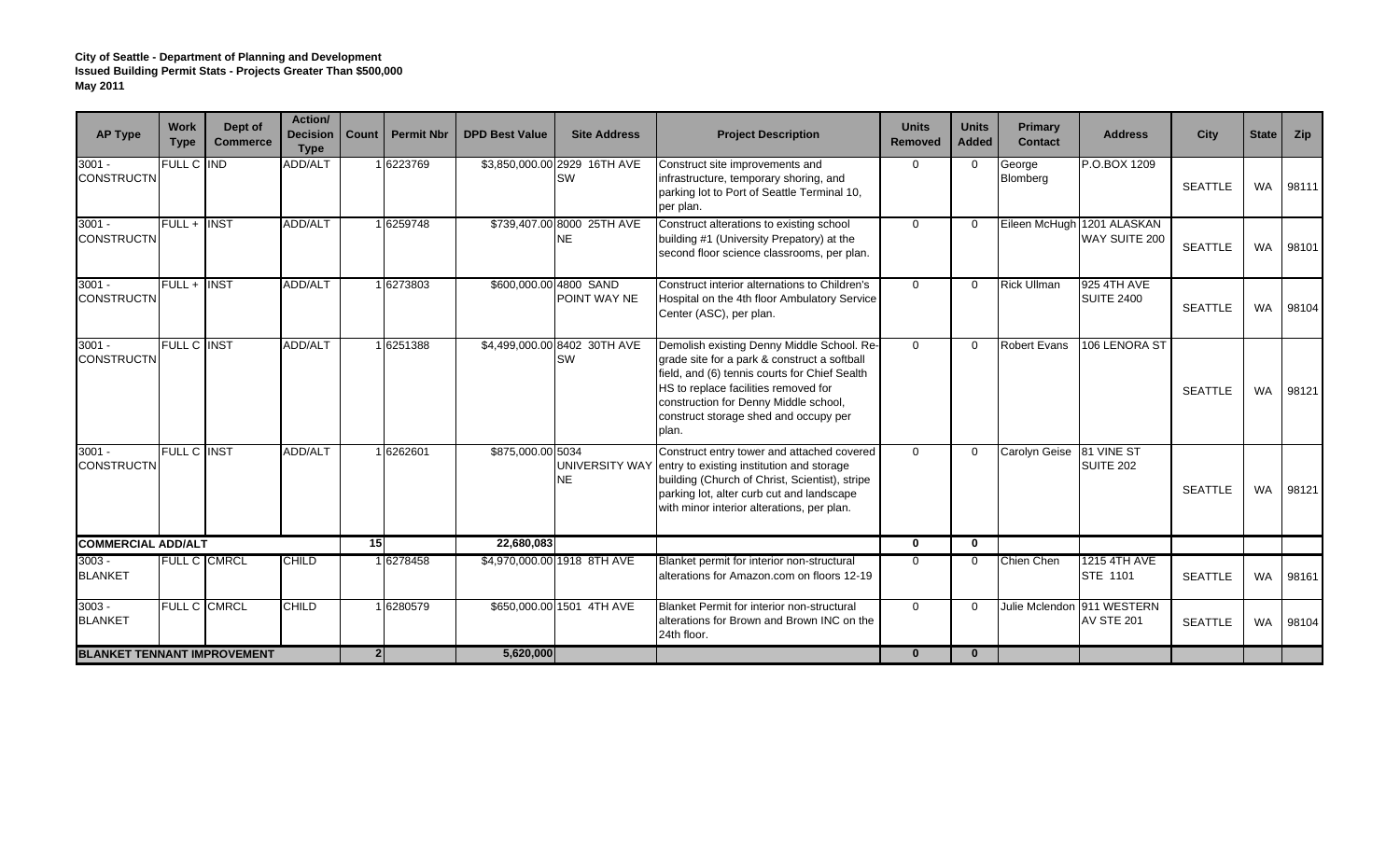| <b>AP Type</b>                | Work<br><b>Type</b> | Dept of<br><b>Commerce</b> | <b>Action/</b><br><b>Decision</b><br><b>Type</b> | Count          | <b>Permit Nbr</b> | <b>DPD Best Value</b> | <b>Site Address</b>                       | <b>Project Description</b>                                                                                                                                                                                                   | <b>Units</b><br><b>Removed</b> | <b>Units</b><br><b>Added</b> | Primary<br><b>Contact</b>                           | <b>Address</b>                            | City                        | <b>State</b> | <b>Zip</b> |
|-------------------------------|---------------------|----------------------------|--------------------------------------------------|----------------|-------------------|-----------------------|-------------------------------------------|------------------------------------------------------------------------------------------------------------------------------------------------------------------------------------------------------------------------------|--------------------------------|------------------------------|-----------------------------------------------------|-------------------------------------------|-----------------------------|--------------|------------|
| $3001 -$<br><b>CONSTRUCTN</b> | FULL C              | <b>CMRCL</b>               | <b>NEW</b>                                       |                | 6098170           |                       | \$1,122,098.00 200 N 85TH ST              | Establish use as general retail sales &<br>service and customer service office and<br>construct mixed occupancy building (4) and<br>open parking and occupy per plan. (review<br>& processing for 3 A/P under 6098170).      | $\Omega$                       | $\Omega$                     | Michael<br>Whalen                                   | 1326 5TH AVE<br>#640                      | <b>SEATTLE</b>              | <b>WA</b>    | 98101      |
| $3001 -$<br><b>CONSTRUCTN</b> | FULL C CMRCL        |                            | <b>NEW</b>                                       |                | 6234657           |                       | \$1,226,400.00 405 ML KING JR<br>WAY S    | Construct new two-bay fire station #6 and<br>occupy per plans                                                                                                                                                                | $\Omega$                       | $\Omega$                     | <b>KIRSTEN</b>                                      | 121 STEWART<br>ST SUITE 200               | <b>SEATTLE</b>              | <b>WA</b>    | 98101      |
| <b>NEW COMMERCIAL</b>         |                     |                            |                                                  | 2 <sup>1</sup> |                   | 2,348,498             |                                           |                                                                                                                                                                                                                              | $\mathbf{0}$                   | $\bf{0}$                     |                                                     |                                           |                             |              |            |
| $3001 -$<br><b>CONSTRUCTN</b> |                     | <b>FULL C CMRCL</b>        | <b>NEW</b>                                       |                | 1 6252234         |                       | \$37,395,982.00 888 WESTERN<br><b>AVE</b> | Construct 16 Story, Mixed-use, high-rise<br>building and occupy, per plan.                                                                                                                                                   | $\mathbf{0}$                   | 208                          | Jon O'Hare                                          | <b>26456 MARINE</b><br><b>VIEW DR S</b>   | <b>DES</b><br><b>MOINES</b> | <b>WA</b>    | 98198      |
| $3001 -$<br><b>CONSTRUCTN</b> |                     | FULL C CMRCL               | <b>NEW</b>                                       |                | 16261037          |                       | <b>ST</b>                                 | \$36,782,725.00 100 REPUBLICAN Establish use as and construct a mixed-use<br>building and occupy per plan.                                                                                                                   | $\Omega$                       | 275                          | Development<br><b>AP Essex</b><br>Queen Anne<br>.LC | 925 E MEADOW<br>DR.                       | PALO ALTO                   | CA           | 94303      |
| $3001 -$<br><b>CONSTRUCTN</b> |                     | FULL C CMRCL               | <b>NEW</b>                                       |                | 1 6262452         |                       | \$7,700,000.00 500 12TH AVE               | Construct and establish use of 6-story<br>mixed use building with under ground<br>parking, and occupy per plan                                                                                                               | $\overline{0}$                 | 40                           | <b>Bill Singer</b>                                  | 402 15TH AV E                             | <b>SEATTLE</b>              | <b>WA</b>    | 98112      |
| $3001 -$<br><b>CONSTRUCTN</b> | <b>FULL C INST</b>  |                            | <b>NEW</b>                                       |                | 16128786          |                       |                                           | \$2,617,774.00 6924 42ND AVE S Establish use as religious facility and<br>construct new monastery with surface<br>parking, occupy per plan.                                                                                  | $\mathbf{0}$                   |                              |                                                     | Jeff Woodward 1724 4TH AVE S              | <b>SEATTLE</b>              | <b>WA</b>    | 98144      |
| $3001 -$<br><b>CONSTRUCTN</b> |                     | FULL C CMRCL               | <b>NEW</b>                                       |                | 16123866          |                       | \$11,042,141.00 954 E UNION ST            | 11/17/2010 EXTENSION GRANTED.<br><b>ISUBJECT TO CANCELLATION AFTER</b><br>5/17/2011. Establish use as retail and<br>residential apartments and construct new<br>mixed use building, occupy per plan.<br>Mechanical included. | $\Omega$                       | 79                           | Krista Appleby 2124 THIRD                           | <b>AVENUE SUITE</b><br>200                | <b>SEATTLE</b>              | <b>WA</b>    | 98121      |
| $3001 -$<br><b>CONSTRUCTN</b> | FULL C CMRCL        |                            | <b>NEW</b>                                       |                | 16185436          |                       | \$10,586,863.00 708 6TH AVE N             | Construct new mixed use residential<br>building and occupy per plan.                                                                                                                                                         | $\mathbf{0}$                   | 118                          | Jon O'Hare                                          | <b>26456 MARINE</b><br>VIEW DR S          | <b>DES</b><br><b>MOINES</b> | <b>WA</b>    | 98198      |
| $3001 -$<br><b>CONSTRUCTN</b> |                     | <b>FULL C CMRCL</b>        | <b>NEW</b>                                       |                | 1 6203387         |                       | \$19,000,000.00 2304 2ND AVE              | Establish use and construct new 8-story<br>mixed use bldg (apartment, retail parking)<br>and occupy per plan.                                                                                                                | $\mathbf{0}$                   | 122                          | Sean Sullivan                                       | 101 STEWART<br><b>STREET SUITE</b><br>200 | <b>SEATTLE</b>              | <b>WA</b>    | 98101      |